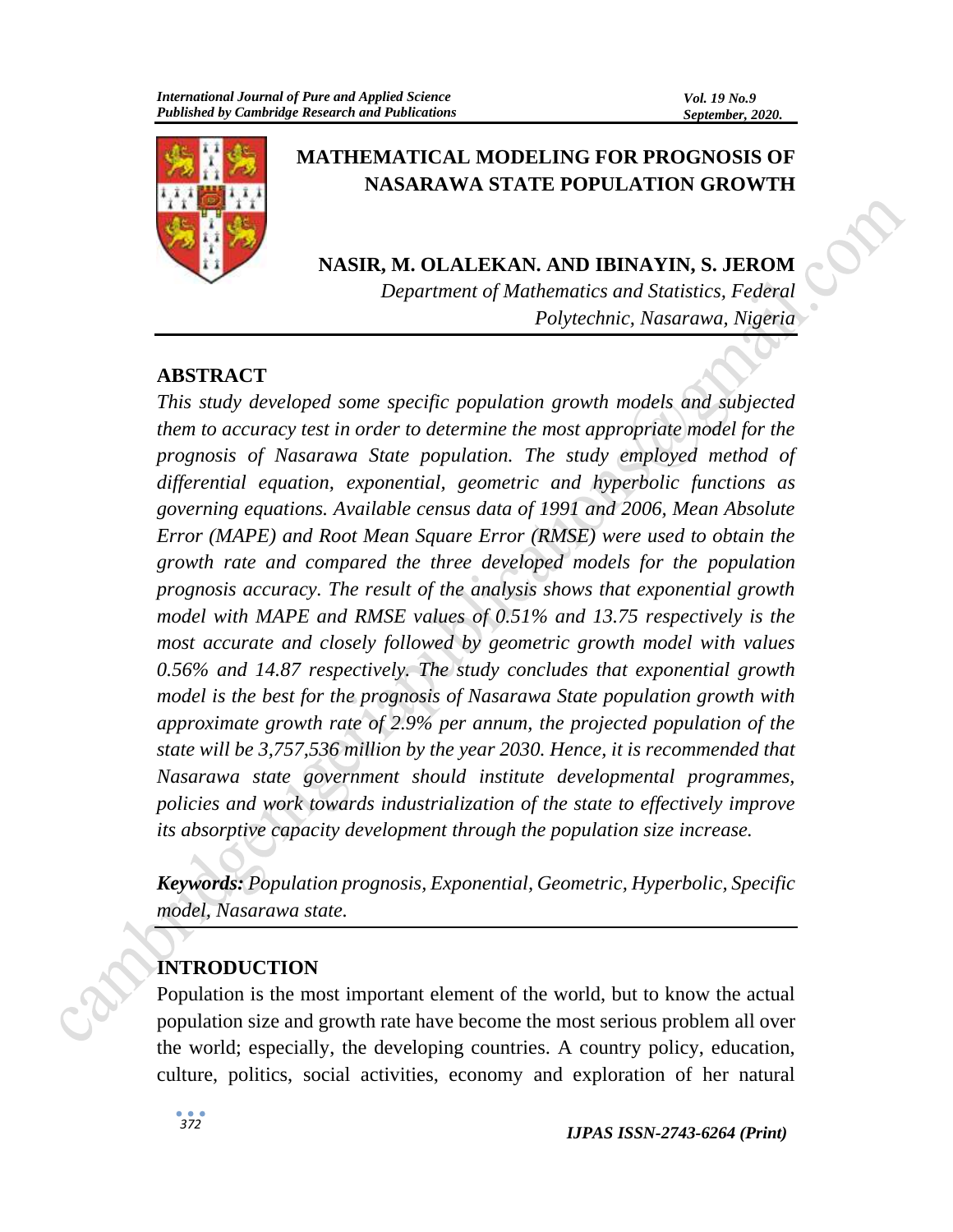resources are influenced by the size and growth rate of her population. It implies that population size has major effect on social, economic, political and environmental development (Ekakitie and Ekereke, 2019). Besides, prognosis of any country's population plays a significant role in the planning as well as decision making for the demographic and socio-economic development plans (Ofori et al, 2013, Venkatesha, et al., 2017). In order to provide better living conditions to the people in terms of basic needs like good water, health, education, food and housing etc. a country requires to plan and execute appropriate schemes. To achieve this, the population size and growth rate must be obtained.

Population growth is the change in the size resulting from the differences in birth and death which are measured both in absolute and relative terms (Gee, 1999 in Ashirize. 2015), while growth rate is the average annual percentage change in the population size, which is affected by birth, death and the balance of the immigrants and emigrants within a specified period of time. (Mundi index (2012).

Population's size can change through three processes: fertility, mortality, and migration (Burea, 2013). Nigeria, as at today is at the verge of been termed over populated as the indicators signals in our states and cities. Although, the actual population or perfect estimation is yet to be ascertained in each state that make up Nigeria. Among the overpopulation indicators existing in Nigeria are unemployment, increase poverty and crime rate, high cost of living and environmental degradation in some states.

Nasarawa state is one of the states with the closest cities bordering the Nigeria Federal Capital city with attendant population flowing into some of its cities. For Nasarawa state to have a meaningful development, it must put in place a proper plan and scheme. Primary step is to have a good estimate of her population size, growth and growth rate. Hence, there is need to adequately model the population of Nasarawa state, this will assist the government in planning and balance allocation of resources to match up the growth.

Nasarawa state was created in October 1996 out of the western half of Plateau state with its capital in Lafia. It is centrally located in the Middle Belt region of Nigeria. The state lies between latitude  $7^0$  45<sup> $\prime$ </sup> and  $9^0$  25<sup> $\prime$ </sup>N of the equator and between longitude  $7^0$  and  $9^0$  37' E of the Greenwich meridian. It shares boundary with Kaduna state in the North, Plateau State in the East, Taraba and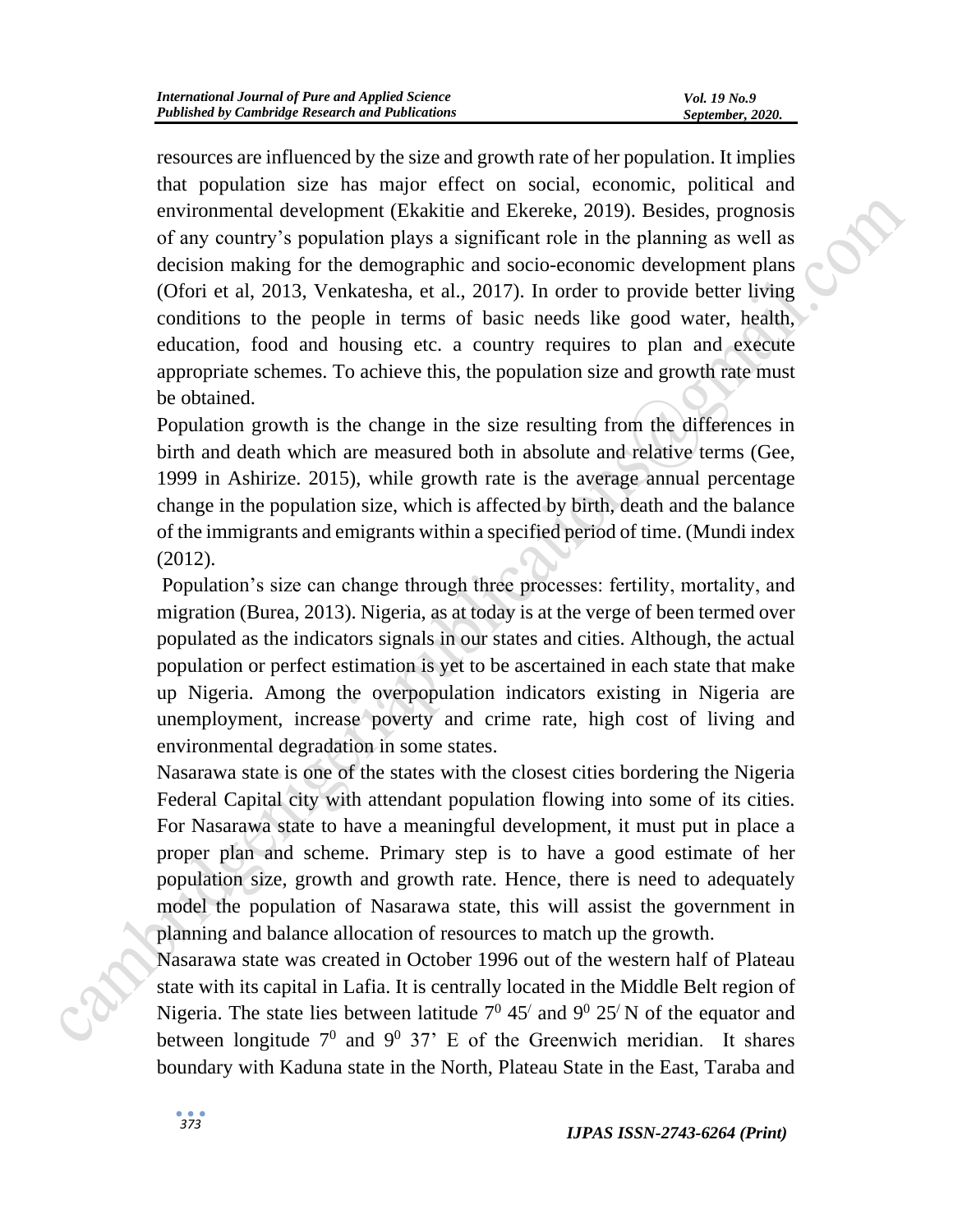Benue states in the south whereas Kogi state and the Federal Capital Territory verges it in the West. The state has a total land area of 26,875.59 square kilometers. It has thirteen Local Government Areas, namely, Akwanga, Awe, Doma, Karu, Keana, Kokona, Lafia, Nasarawa, Toto, Wamba, Keffi, Nasarawa Eggon and Obi. The people of Nasarawa state includes among others; the Gwandara, Alago, Eggon, Gbagi, Egbira, Migili, Kantana, Fulani, Hausa, Kanuri, Tiv, Afo, Gade, Nyankpa, Koro, Jukun, Mada, Ninzam, Buh, Basa, Agatu, Arum, Kulere, and also settler groups like the Igbo and Yoruba.

In order to obtain a good and reliable population estimate, there is need to employ mathematical models for the purpose of obtaining precise and accurate estimation of parameters and predictions (Vankatesha, 2017, Mussa and Jung, 2019). Therefore, this study attempt to develop specific population growth models for the population prognosis of Nasarawa state.

### **MATERIALS AND METHODS**

A research or study is best understood as a process of arriving at dependent solutions to the problems through the systematic collection, analysis and interpretation of data (Dean, 2017).

In this study, secondary population data of Nasarawa state were collected from the Nigerian population censor, National Bureau of Statistics. Exponential, geometric and hyperbolic functions were employed as the governing equations to develop specific mathematical model equations to compute and estimate the future population size of Nasarawa state

### **Exponential Growth Model**

The population size of a country, city or a community within a time period depends on birth, death, immigration rate situation of the country. It is possible to develop a general exponential growth model of population without taking these vital parameters into consideration, which begins with the assumption that the population grows at a rate proportional to the size of the current population as proposed by Thomas R. Malthius in 1978. According to this assumption, the model equation is expressed in simple differential equation thus;

$$
\frac{dp(t)}{dt} = \alpha P(t) \tag{1}
$$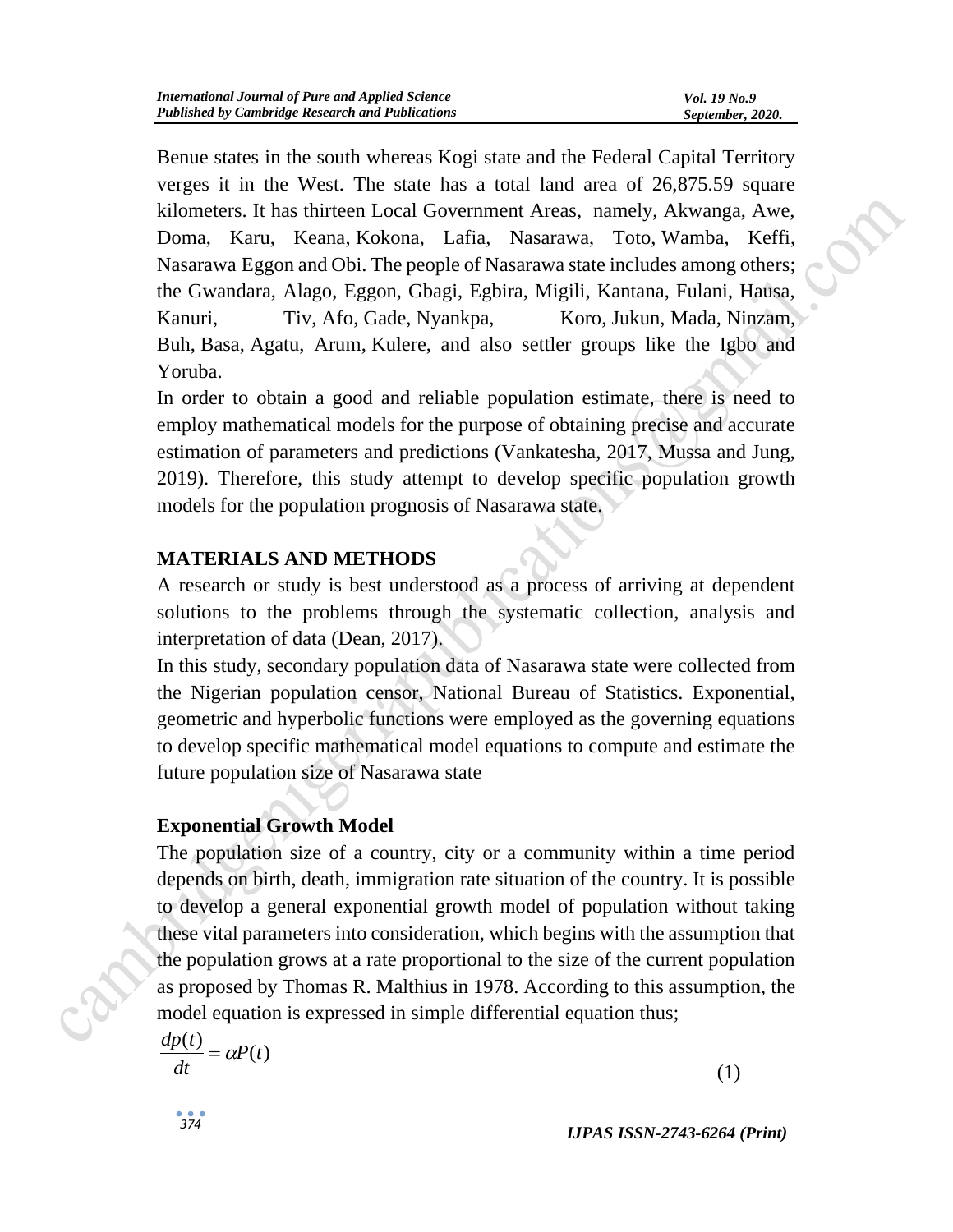(2)

Where  $P(t)$  is the total population size at certain time *t* and  $\alpha$  is the constant growth rate which is the difference between the birth and death rate for a certain population size and period.

applying separation of variable to equation (1), thus;

$$
\int_{0}^{p(t)} \frac{dp(t)}{P(t)} = \int_{0}^{t} \alpha dt
$$
\n
$$
\ln P(t) - \ln P(t_0) = \alpha(t - t_0)
$$
\n
$$
\ln \frac{P(t)}{P(t_0)} = \alpha(t - t_0)
$$
\n
$$
P(t) = P(t_0)e^{\alpha(t - t_0)}
$$
\nNote, as  $t \to \infty$ ,  $P(t) \to \infty$   
\nThis result is referred to as exponential growth model, simply written as

$$
P(t) = P_0 e^{\alpha n}
$$

Where,  $P(t)$  is the population at any other year (time),  $P_0$  is the initial population or base year population and  $n = (t-t_0)$  is the projection period in year.

The parameter  $\alpha$  (growth rate) can be obtained from equation (2) thus;

$$
\alpha = \frac{1}{(t - t_0)} \ln \frac{P(t)}{P(t_0)} = \frac{1}{n} \ln \frac{P(t)}{P(t_0)}
$$
\n(3)

The growth rate as it is obtained in (3) is constant. However, human population is believed to be dynamics, therefore, the growth rate cannot be constant.

# **Geometric Growth Model**

The geometric model assumes that the percentage increase in population is constant from decade to decade. This model method is useful for cities or populations which have unlimited scope for expansion and where a constant rate of growth is anticipated. The percentage increase in growth drops gradually as the cities reach the saturation points. The geometric growth model for projecting population depends on the availability of accurate data of the age and gender composition of the city population. The existing population structure mostly determines the future population composition of the city, but it may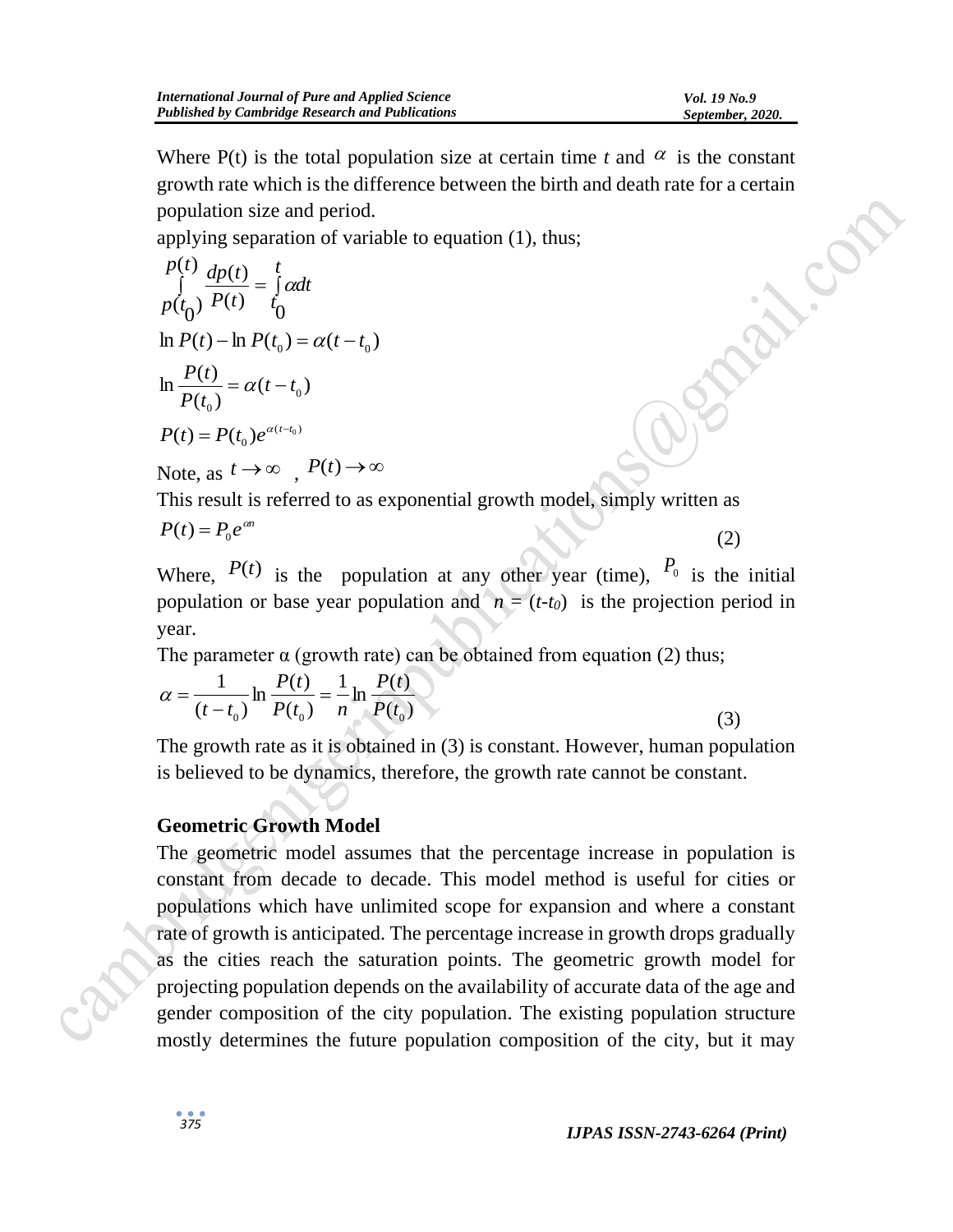(4)

(5)

change depending on, birth, death and age-specific migration rates. The governing equation is given as

$$
P(t) = P(t_0)(1+\alpha)^{(t-t_0)}
$$

Written as

 $P(n) = P(t_0)(1+\alpha)^n$ 

Where  $P(n)$  = The population at some time in the future.

1 |100

 $\int$ 

 $\setminus$ 

 $P(t_0)$  = base (initial) population

 $\alpha$  = geometric percentage increase

 $n = (t-t<sub>0</sub>)$  = projection period in year.

We obtained  $\alpha$  from (4) as,

$$
\alpha = \sqrt[n]{\frac{P(n)}{P(t_0)}} - 1
$$
\n
$$
\alpha\% = \left(\sqrt[n]{\frac{P(t)}{P(t_0)}} - 1\right)
$$
\nWhere

Where ,

(6)

#### 2.3 H**yperbolic Growth Model**

 $\setminus$ 

 $(t_{0})$ 

*P t*

The differential equation governing the exponential growth model assumes that change in population is proportional to the previous population with the constant relative growth rate  $\alpha$  as given in (1);

$$
\frac{dp(t)}{dt} = \alpha P(t)
$$

For the hyperbolic growth model, the growth rate  $\alpha$  is assumed to be function of the population P, that is,  $\alpha$  is proportional to P (Dean, 2013). Thus, to maintain the dimension, it can be written as

$$
\alpha(p) = \frac{\alpha P(t)}{P_0}
$$

$$
\frac{dp(t)}{dt} = \alpha(p)P(t) = \frac{\alpha P(t)}{P_0}P(t) = \frac{\alpha P(t)^2}{P_0}
$$
\n(7)

Using separation of variable

$$
\int \frac{dp(t)}{P(t)^2} = \int \frac{\alpha}{P_0} dt
$$

To obtain,

*IJPAS ISSN-2743-6264 (Print) <sup>376</sup>*

Hence,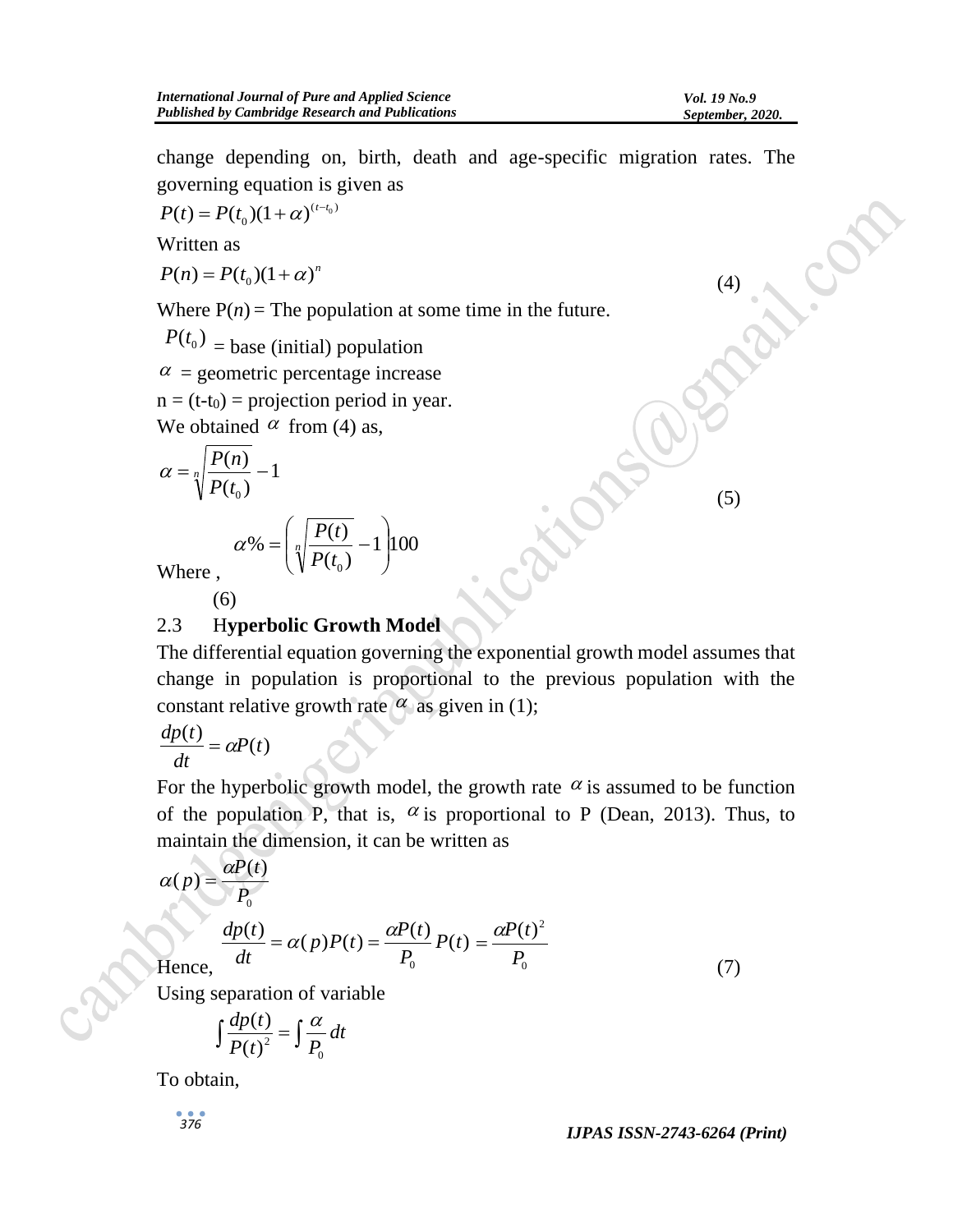(8)

(9)

$$
\frac{1}{-P(t)} = \frac{\alpha}{P_0} t + k
$$
\n
$$
\frac{1}{-P(t)} = \frac{\alpha}{P_0} t - \frac{1}{P_0} = \frac{1}{P_0} (\alpha t - 1)
$$
\n
$$
k = -\frac{1}{P_0} k - \frac{1}{P_0} = \frac{1}{P_0} (\alpha t - 1)
$$
\nwhere,  $k = -\frac{1}{P_0}$  is a constant population at  $t = 0$ , hence,

We have

$$
P(t) = \frac{p_0}{(1 - \alpha t)} = \frac{p_0}{[1 - \alpha (t - t_0)]} = \frac{p_0}{(1 - \alpha n)}
$$

$$
P(t) = p_0 (1 - \alpha n)^{-1}
$$

Equation (8) gives the hyperbolic growth model equation. The growth rate is obtaining as

$$
\alpha = \frac{P(t) - p_0}{nP(t)}
$$

Where  $P_0$ = Initial population,  $n$  = Period,  $\alpha$  = growth rate and  $P(t)$  = population at time t.

#### **Mean Absolute Percentage Error (MAPE)**

The Mean Absolute Percentage Errors (MAPE) of each model is computed to compare their prognosis accuracy using the formula.

$$
MAPE = \frac{1}{N} \sum_{n}^{N} \left| \frac{A_n - F_n}{A_n} \right| 100
$$
 (10)

Where  $A_n$  = actual value,  $F_n$  = forecast value and N=number of observations of the population respectively.

According to Lewis 1982; MAPE < 10% is highly accurate, 10%-20% is good and 21%-50% is reasonable forecasting, while >50% is inaccurate forecasting. However, the lower MAPE values are better because they signify smaller percentage errors.

#### **Root Mean Square Error (RMSE)**

The RMSE for the specific models of Nasarawa population was computed also to obtain the most accurate model by using the following formula;

$$
RMSE = \left[\frac{1}{N} \sum_{n=1}^{N} (A_n - F_n)^2\right]^{\frac{1}{2}}
$$
\n(11)

*IJPAS ISSN-2743-6264 (Print) <sup>377</sup>*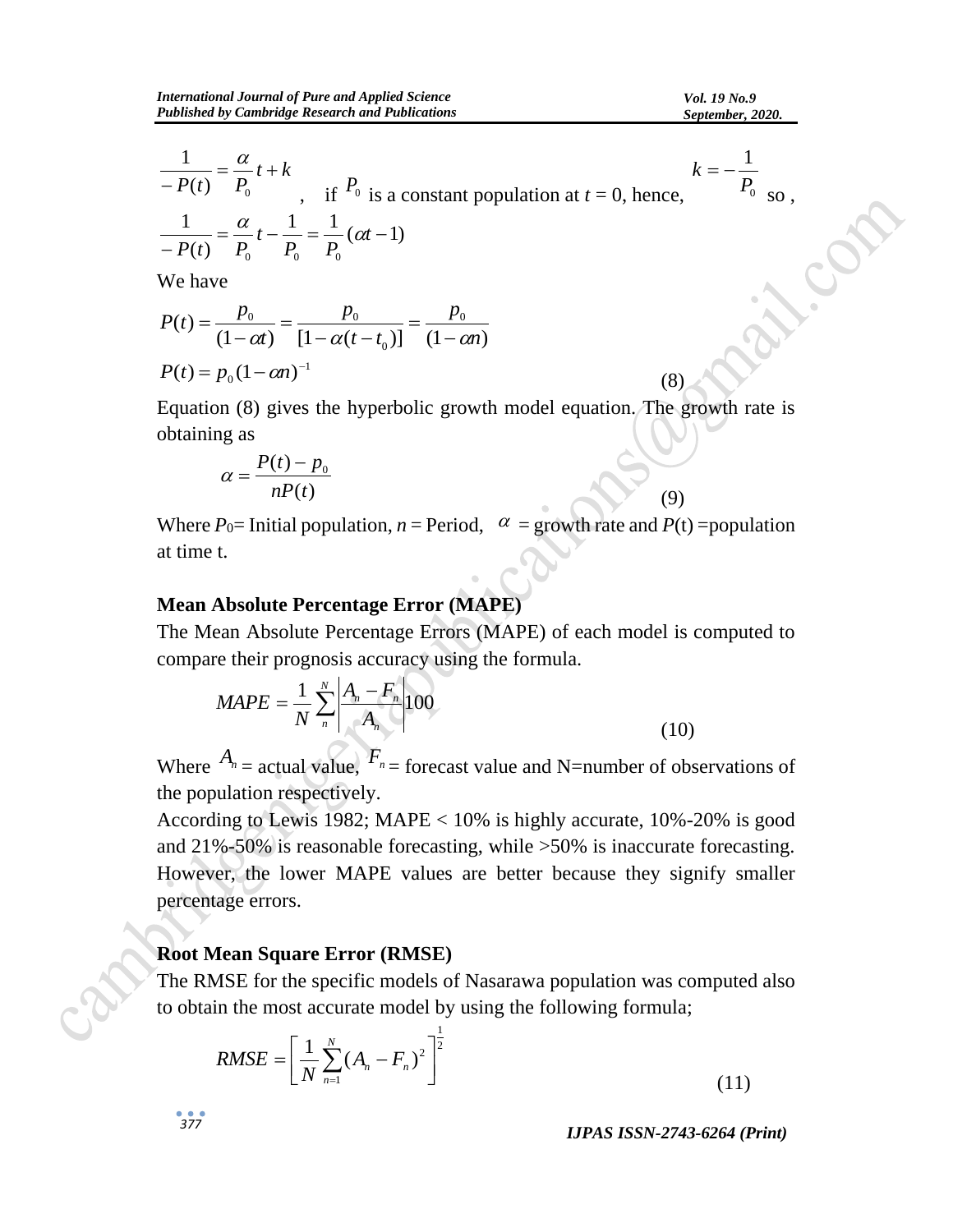Where,  $A_n$ ,  $F_n$  and N have the same meaning as in equation (10).

### RESULTS AND DISCUSSION

#### **Modeling**

In other to predict the population size of Nasarawa state, three specific population growth models were obtained by determining the growth rate of the population using equations (3), (5), and (9) the governing equations; the exponential, geometric and hyperbolic growth models in equations (20), (4) and (8) respectively, together with the two available actual population censors data of 1,207,876 million and 1,869,377 million in 1999 and 2006 respectively (NBS, 2011).

### **Exponential Growth Model for Nasarawa State Population**

Let  $(t_0, P_0) = (1991, 1207876)$  and  $(t, P_t) = (2006, 1869377)$  using equation (3), the growth rate is

$$
\alpha = \frac{1}{15} \ln 1.547656 = 0.0291
$$

The growth rate percent =  $\alpha\%$  = 2.91%

The required specific exponential growth model for Nasarawa state population is obtained from (2) as;

$$
P(n) = 1,207,876e^{0.029 \ln (n)} \tag{13}
$$

Where, *n* = 0, 1, 2, 3, ... 30. Starting from base year 1991

### **Hyperbolic Growth Model for Nasarawa State Population**

The specific hyperbolic growth model for Nasarawa state population is obtained using equations (9) and (8) to get growth rate and model equation respectively, thus

$$
\alpha = \frac{661510}{28,040,655} = 0.02359
$$
\n
$$
P(n) = 1,207,876(1 - 0.02359n)^{-1}
$$
\n(15)

Equations (14) and (15) give the specific growth rate and hyperbolic growth model equation for Nasarawa State population.

(12)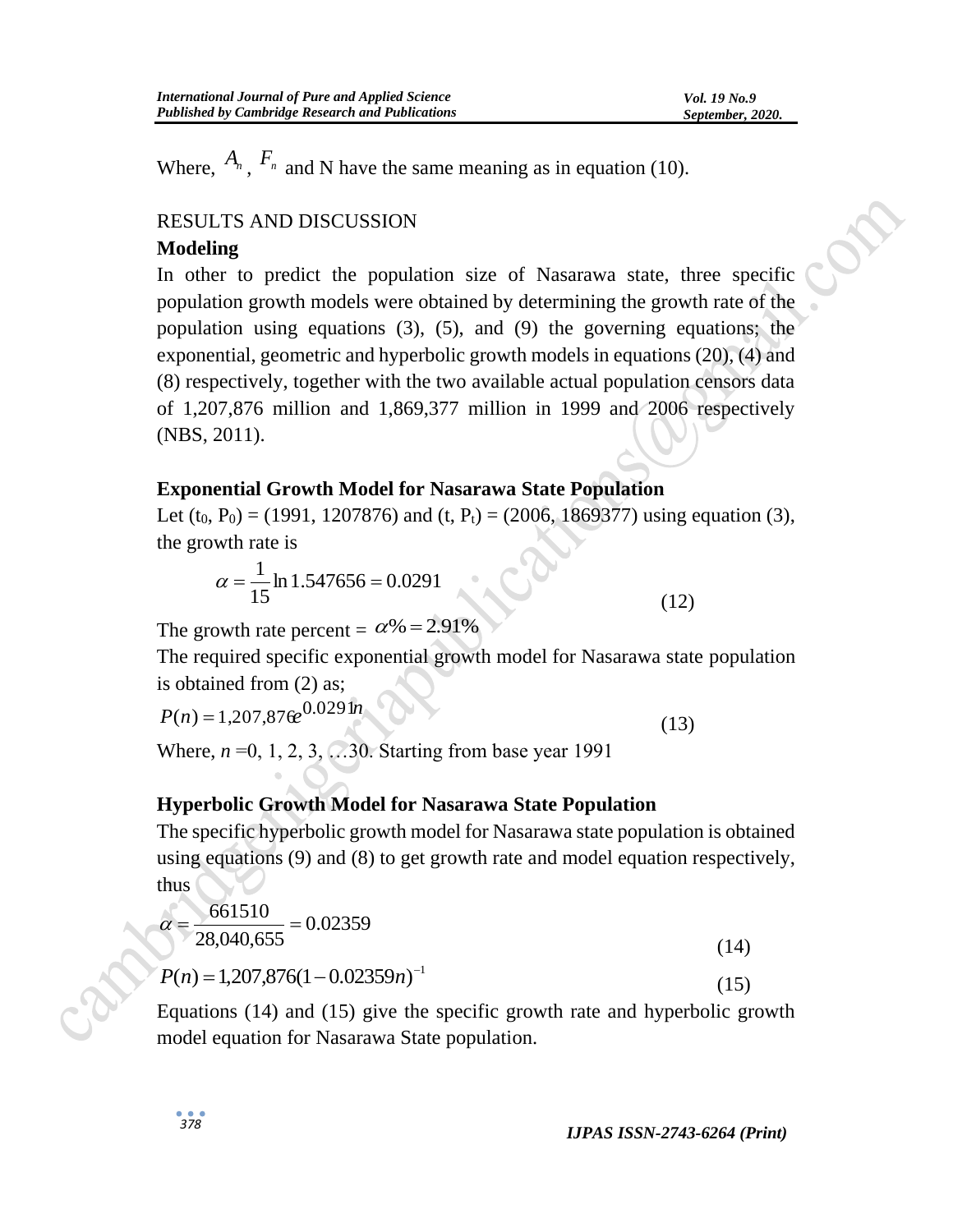#### 3.1.3 **Geometric Growth Model for Nasarawa State Population**

To project the future population of Nasarawa state using the geometric growth model when the vital population data (birth, death and migration) are not available. The growth rate  $\alpha$  is obtained using equation (5), thus;

$$
\alpha = \left\{ \left( \frac{P(n)}{P(t_0)} \right)^{\frac{1}{n}} - 1 \right\} = [(1.5476563819)1/15 - 1] = 0.0295
$$

The estimated percentage growth rate of Nasarawa state population is

 $\alpha\% \approx 2.95\%$ 

Substituting for  $\alpha$  and  $P_0$  in equation (4) gives specific geometric growth model for Nasarawa state population as

 $P(n) = 1,207,876(1.0295)^n$ 

(17)

 $(16)$ 

Equations (13), (15) and (17) give the specific simple model equations for Nasarawa state population growth. These equations are utilized to obtain the prognosis of Nasarawa state population.

# **Results**

**Table 1: Available data of Nasarawa State Population projected by Nigeria National Populat Commission** 

| Commission |                                |  |  |
|------------|--------------------------------|--|--|
| Year       | Projected population (million) |  |  |
|            |                                |  |  |
| 2008       | 1,984,974                      |  |  |
| 2009       | 2,045,424                      |  |  |
| 2010       | 2,107,717                      |  |  |
| 2011       | 2,171,900                      |  |  |
| 2012       | 2,238,051                      |  |  |
| 2013       | 2,306,209                      |  |  |
| 2014       | 2,376444                       |  |  |
| 2015       | 2,448817                       |  |  |
| 2016       | 2,523,395                      |  |  |

**Source:** National Bureau of Statistics (NBS,2011and NBS,2017), Abuja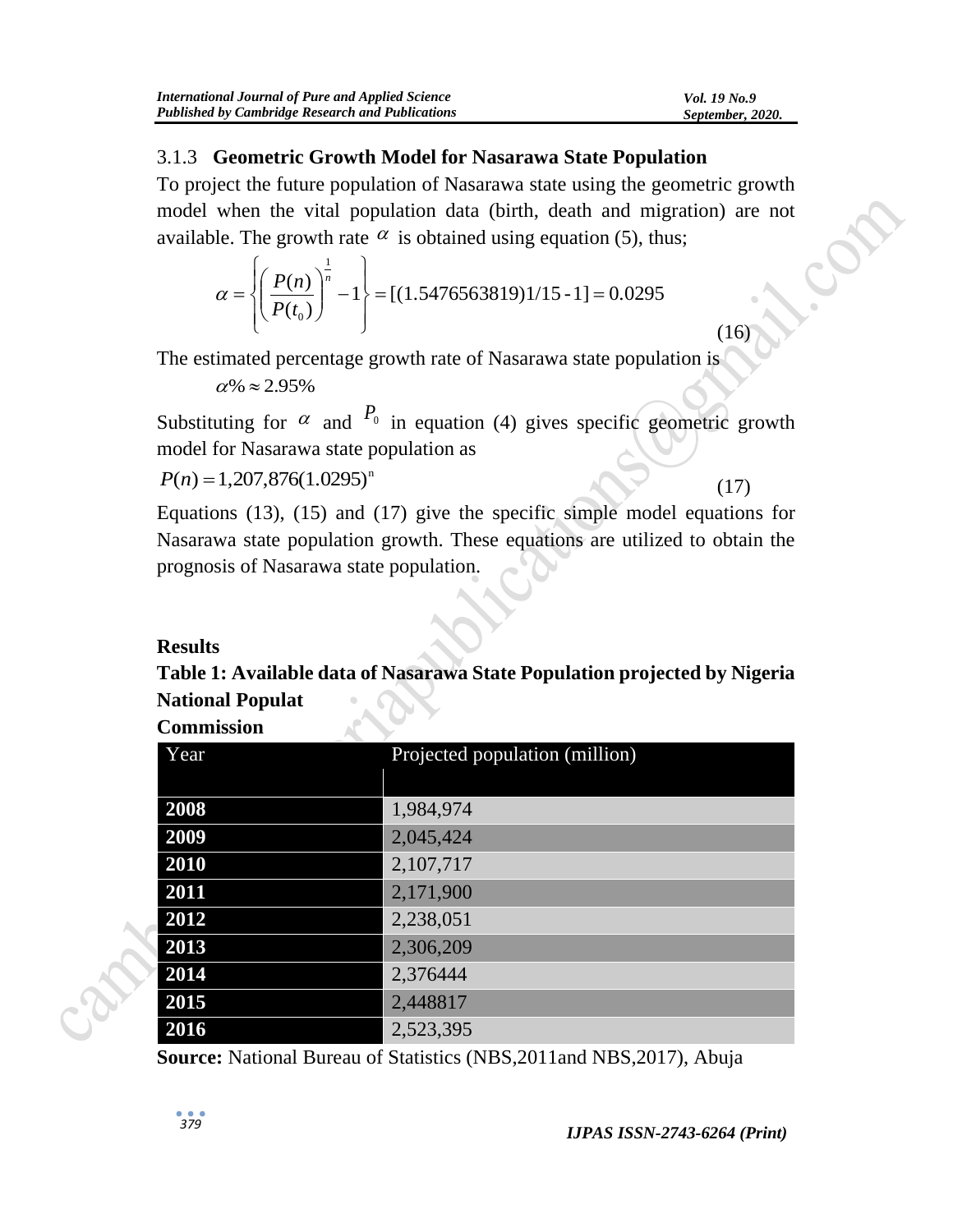# **Table 2: Prognosis of Nasarawa State Population from the three developed specific Models,**

|  | Year | $\mathbf n$      | Population of Nasarawa state (Million) |              |                             |
|--|------|------------------|----------------------------------------|--------------|-----------------------------|
|  |      |                  | <b>Exponential</b>                     | Geometric    | <b>Hyperbolic</b><br>Growth |
|  |      |                  | growth(million)                        | growth Model | model(million               |
|  | 1991 | $\boldsymbol{0}$ | 1,207,876                              | 1,207,876    | 1,207,876                   |
|  | 1992 | $\mathbf{1}$     | 1,243,541                              | 1,243,508    | 1,237,058                   |
|  | 1993 | $\overline{2}$   | 1,280,260                              | 1,280,191    | 1,267,685                   |
|  | 1994 | 3                | 1,318,063                              | 1,317,957    | 1,299,876                   |
|  | 1995 | $\overline{4}$   | 1,356,982                              | 1,356,837    | 1,333,726                   |
|  | 1996 | 5                | 1,397,050                              | 1,396,863    | 1,369,396                   |
|  | 1997 | 6                | 1,438,302                              | 1,438,071    | 1,407,026                   |
|  | 1998 | $\overline{7}$   | 1,480,771                              | 1,480,494    | 1,446,783                   |
|  | 1999 | 8                | 1,524,495                              | 1,524,169    | 1,488,852                   |
|  | 2000 | 9                | 1,569,509                              | 1,569,132    | 1,533,440                   |
|  | 2001 | 10               | 1,615,853                              | 1,615,421    | 1,580,782                   |
|  | 2002 | 11               | 1,663,565                              | 1,663,076    | 1,631,140                   |
|  | 2003 | 12               | 1,712,686                              | 1,712,137    | 1,684,812                   |
|  | 2004 | 13               | 1,763,258                              | 1,762,645    | 1,742,139                   |
|  | 2005 | 14               | 1,815,323                              | 1,814,643    | 1,803,499                   |
|  | 2006 | 15               | 1,868,925                              | 1,868,175    | 1,869,343                   |
|  | 2007 | 16               | 1,924,109                              | 1,923,286    | 1,940,176                   |
|  | 2008 | 17               | 1,980,924                              | 1,980,023    | 2,016,588                   |
|  | 2009 | 18               | 2,039,415                              | 2,038,434    | 2,099,266                   |
|  | 2010 | 19               | 2,099,634                              | 2,098,567    | 2,189,013                   |
|  | 2011 | 20               | 2,161,631                              | 2,160,475    | 2,286,777                   |
|  | 2012 | 21               | 2,225,459                              | 2,224,209    | 2,393,682                   |
|  | 2013 | 22               | 2,291,171                              | 2,289,823    | 2,511,072                   |
|  | 2014 | 23               | 2,358,824                              | 2,357,373    | 2,640,570                   |
|  | 2015 | 24               | 2,428,474                              | 2,426,916    | 2,784,150                   |
|  | 2016 | 25               | 2,500,181                              | 2,498,510    | 2,944,243                   |
|  | 2017 | 26               | 2,574,006                              | 2,572,216    | 3,123,871                   |
|  | 2018 | 27               | 2,650,010                              | 2,648,096    | 3,326,840                   |

### **their MAPEs and RMSEs. (1991 – 2019)**

*IJPAS ISSN-2743-6264 (Print)*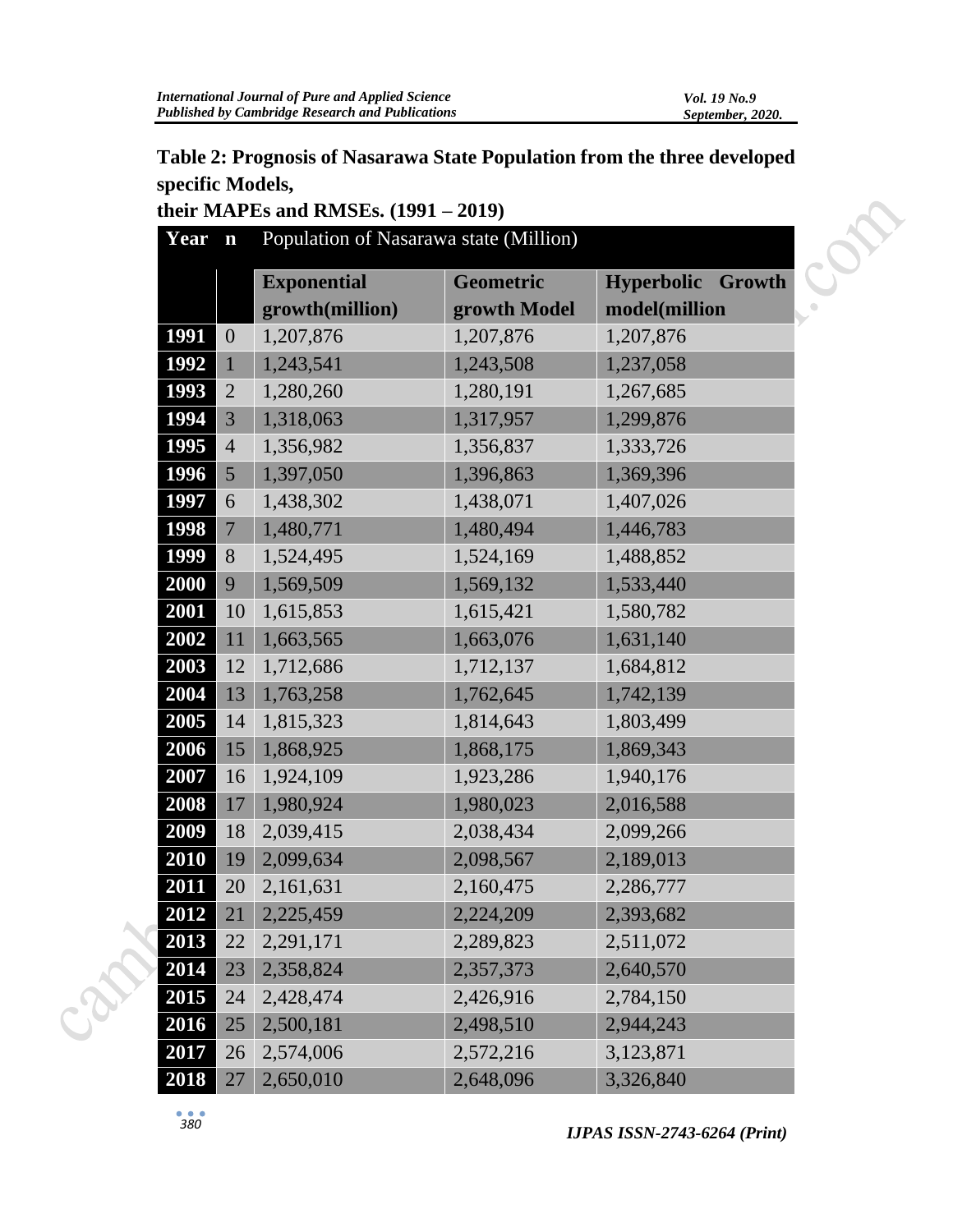|             | 2019 28 2,728,258     | 2,726,215 | 3,558,018  |
|-------------|-----------------------|-----------|------------|
|             | $\textbf{MAPE}$ 0.51% | $0.56\%$  | 25.26%     |
| <b>RMSE</b> | 13,746.97             | 14,872.14 | 211,001.83 |

| <b>2019</b> 28                                                         |  | 2.728.258                               | 2, 720, 215 | 3,558,018  |  |
|------------------------------------------------------------------------|--|-----------------------------------------|-------------|------------|--|
| <b>MAPE</b>                                                            |  | 0.51%                                   | 0.56%       | 25.26%     |  |
| <b>RMSE</b>                                                            |  | 13,746.97                               | 14,872.14   | 211,001.83 |  |
|                                                                        |  | <b>Source:</b> Computed by the Authors. |             |            |  |
| Table 3: Prognosis of Nasarawa State Population using the two accurate |  |                                         |             |            |  |
| specific Models,                                                       |  |                                         |             |            |  |
| $(2020 - 2030)$                                                        |  |                                         |             |            |  |

| $(2020 - 2030)$ |                                                      |                                                                    |  |  |
|-----------------|------------------------------------------------------|--------------------------------------------------------------------|--|--|
| Year            | Population of Nasarawa state (Million) (2020 - 2030) |                                                                    |  |  |
|                 |                                                      | <b>Exponential growth(million)</b> Geometric growth Model(million) |  |  |
| 2020            | 2,808,817                                            | 2,806,638                                                          |  |  |
| 2021            | 2,891,754                                            | 2,889,434                                                          |  |  |
| 2022            | 2,977,141                                            | 2,974,673                                                          |  |  |
| 2023            | 3,,065,048                                           | 3,062,425                                                          |  |  |
| 2024            | 3,155,552                                            | 3,152,767                                                          |  |  |
| 2025            | 3,248,727                                            | 2,245,774                                                          |  |  |
| 2026            | 3,344,654                                            | 3,341,524                                                          |  |  |
| 2027            | 3,443,414                                            | 3,440,099                                                          |  |  |
| 2028            | 3,545,089                                            | 3,541,582                                                          |  |  |
| 2029            | 3,649,767                                            | 3,646,058                                                          |  |  |
| 2030            | 3,757,536                                            | 3,753,617                                                          |  |  |

**Source:** Computed by the Authors

#### **Discussion**

Comparing the three models based on the results of their computed MAPE and RMSE, it is found that exponential growth model with MAPE and RMSE of 0.51% and 13.746 respectively has the lowest error values followed by Geometric growth model with MAPE (0.56%) and RMSE (14,872) as against that of Hyperbolic growth model with MAPE (25.26%) and RMSE (211,001) the highest values among the three models. This implies that exponential growth model is the most accurate because of its least prognosis error. According to the three models, the population growth rate of Nasarawa state are 2.9%, 2.951% and 3% respectively. However, 2.9% growth rate of the most accurate model is adopted for the state.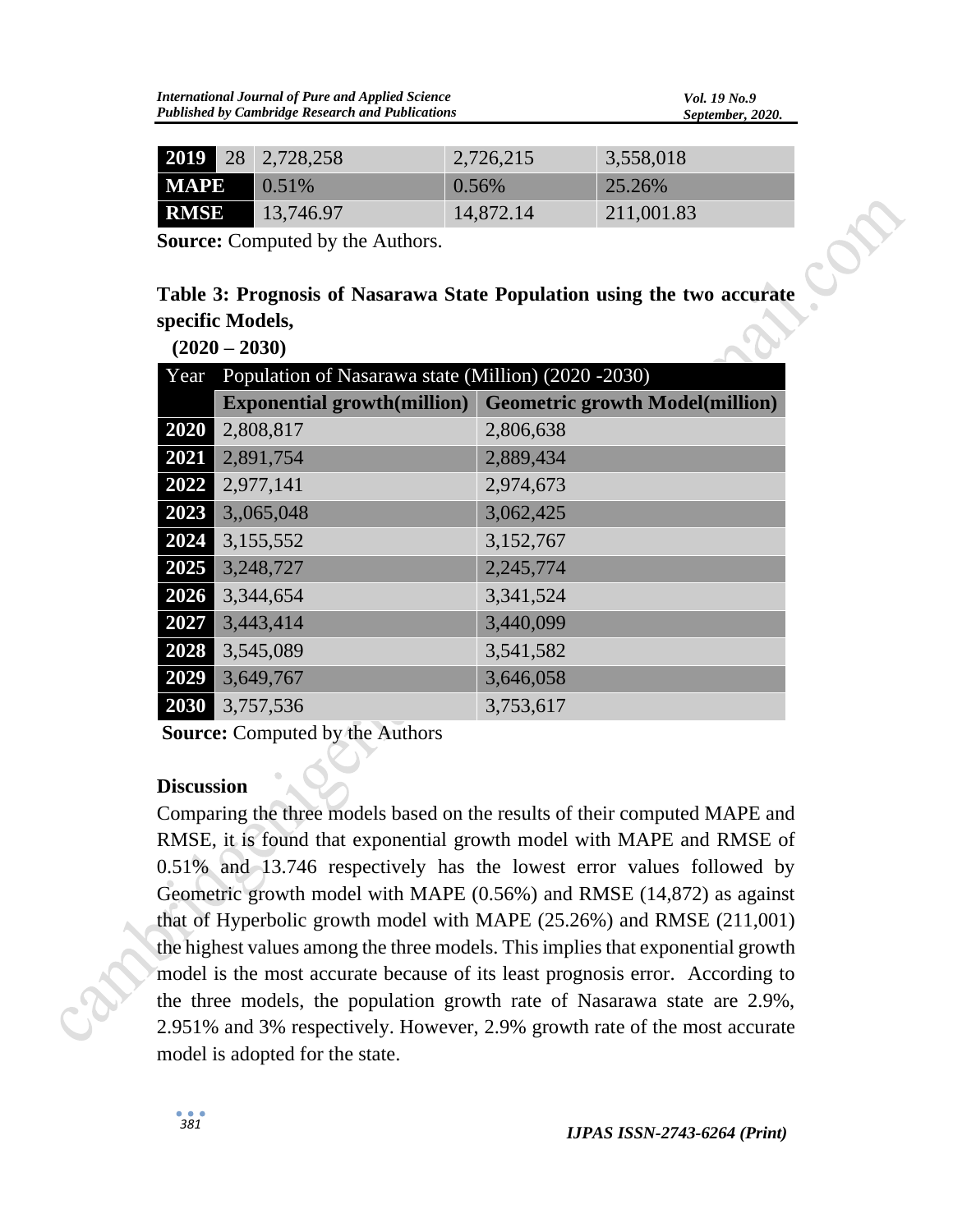Table 2 shows the results of the population based on the developed specific models for Nasarawa state population with their MAPEs and RMSEs. Table 3 gives the result of the prognosis of Nasarawa state population for 11 years from 2020 to 2030. The prognosis values points to the fact that Nasarawa state population is on the increase. This may be attributed to the fact that it is close to Federal Capital with the influence of workers from the capital city seeking lower cost of living and accommodation. Besides, it has fast agrarian land of rural setting with few develop cities. Hence, exponential growth model is the best model to project Nasarawa state population.

### **CONCLUSION**

Mathematical modeling of population is an essential tool both in predicting the future population and growth rate of a certain community or country.

This paper explored the exponential, geometric and hyperbolic growth equation as governing equations to developed specific Exponential, hyperbolic and geometric population growth models for Nasarawa state. The three developed models were compared using MAPE and RMSE for prognosis accuracy. The MAPE and RMSE of the Exponential, Geometric and Hyperbolic population growth model were obtained as 0.51% and 17.75, 0.56% and 14.87, 25.26% and 211,011 respectively. Based on the results, exponential growth model is the most accurate of the three developed models and closely followed by geometric growth model. Hence, the study concludes that, exponential model is the best population growth model for the prognosis of Nasarawa state population with the population growth rate of 2.9% per annum. Therefore, the anticipated population of the state using Exponential growth model is 3,757,536 million by the year 2030.

However, it is essential to note that, more accurate prediction of population growth is much more complicated than the simple deterministic models presented in this paper. Besides, accurate prediction must take into consideration factors such as the age distribution, birth rates, death rates of the population and scarcity of available resources as the population grows. Therefore, in the absence of these vital data, as in the case of Nasarawa state, it is concluded that an exponential growth model is the best most accurate deterministic trend model leading to a precise accurate prognosis for Nasarawa state population.